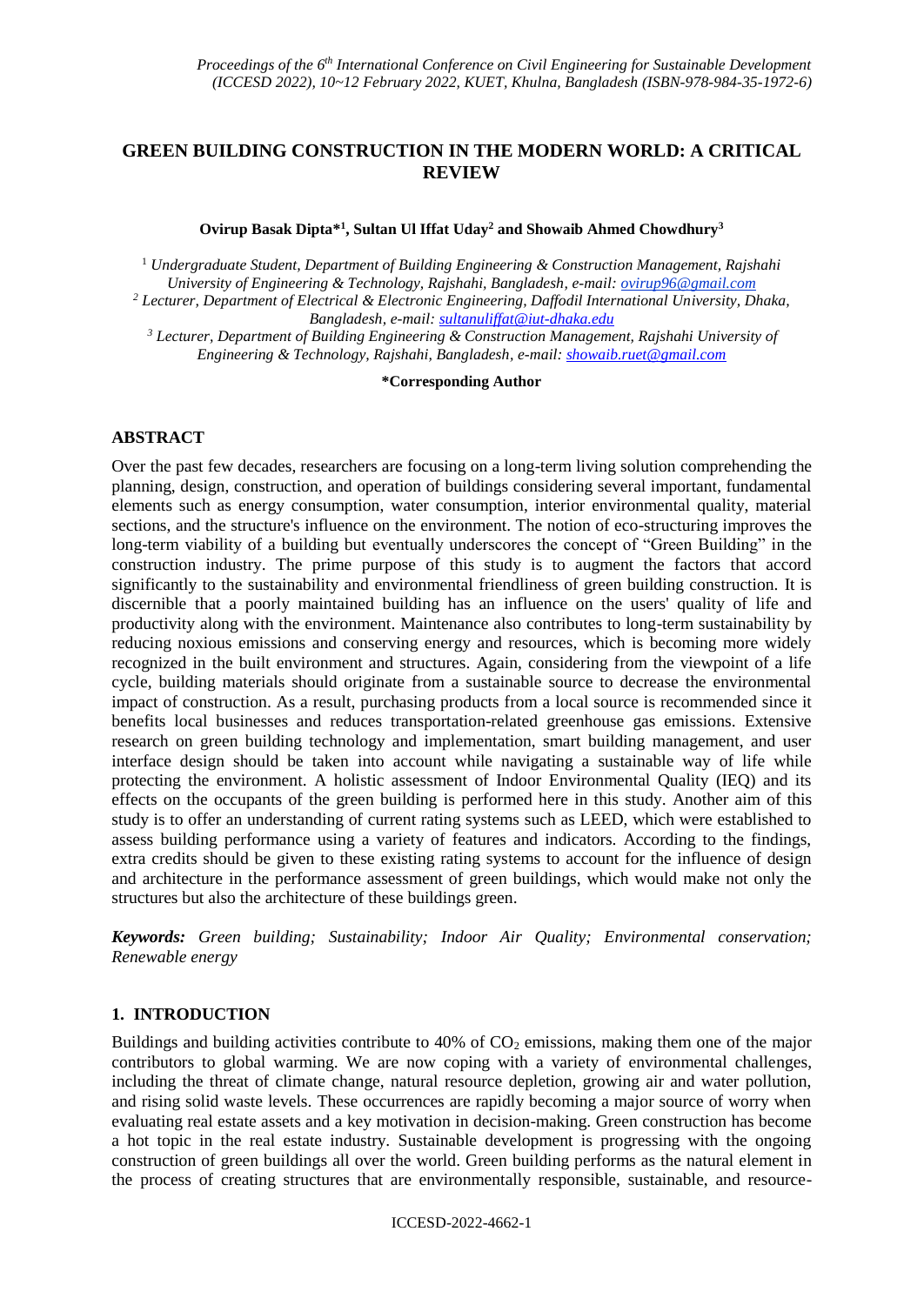efficient for living or other uses. This entails conserving energy, water, and other natural resources, as well as protecting human health and boosting staff productivity by reducing waste, pollution, and environmental harm. The notion of "eco-structuring" enhances long-term viability. Green building reduces energy use by  $30-50\%$ , CO<sub>2</sub> emissions by  $35\%$ , waste generation by 70%, and water usage by 40%, all of which contribute to enhancing the environment (Kamal & Gani, 2016).

In their study, Manoj Katiyar et al. inferred the relevance of spatial design and rating systems used in green building construction, which may solve difficulties with newly developed green buildings and also design the stringent use of rating systems (Katiyar et al., 2021). Nitish Kumar Sharma has spent a lot of time researching the usage of sustainable materials and reuse/refurbishment in green building construction (Sharma, 2020). The construction stage of a building project is a vital link that takes the most time, needs the most modern technology, and has the most influence on the quality level of the green building over its whole life cycle. Jun Zhou conducted a thorough investigation on the relationship between construction management and green building efficiency (Zhou, 2020). Kirstie O'Neill and David Gibbs wrote some case studies on approaches to green buildings in the UK and Germany that covered sustainability elements (O'Neill & Gibbs, 2018). Since the benefit of BIM has become widely recognized in the architectural and construction sectors, up-to-date synthesis of the link between BIM and green buildings is urgently needed. Yongkui Li et al. offer a study on the integration of BIM technology with green building construction., (Lu et al., 2017). Human action and thinking are used to save the environment. Retrofitting technology is unique in its ability to make a building more environmentally friendly and sustainable. F.A.Mohd-Rahim et al. address the research of this field in depth., (Mohd-Rahim et al., 2017).

# **2. GREEN BUILDING & ITS CONSTRUCTION**

Green building is defined as the planning, design, construction, and operation of structures that take into account a few basic, fundamental factors such as energy consumption, water use, interior environmental quality, material sections, and the structure's impact on its surroundings (Green Building in the United Kingdom - Wikipedia, n.d.). There are certain objectives and goals to achieve through green building construction, which are discussed herein brief. A green building maximizes the use of natural resources and reduces energy consumption to operate and employs highly skilled workers. The three R's - reducing, reusing, and recycling - are emphasized in green building. Green buildings place a greater emphasis on natural lighting, climate management, and efficient design to decrease their carbon footprint and operating costs. Improved product design, resource reuse, and recycling are all part of the green building idea.



Figure 1: A comprehensive assessment of the quality management of green building construction

The operation process in the green building construction process must perform a quality value analysis, identify quality management activities, distinguish operation activities that can add value from those that are unnecessary and wasteful, and then implement green building construction quality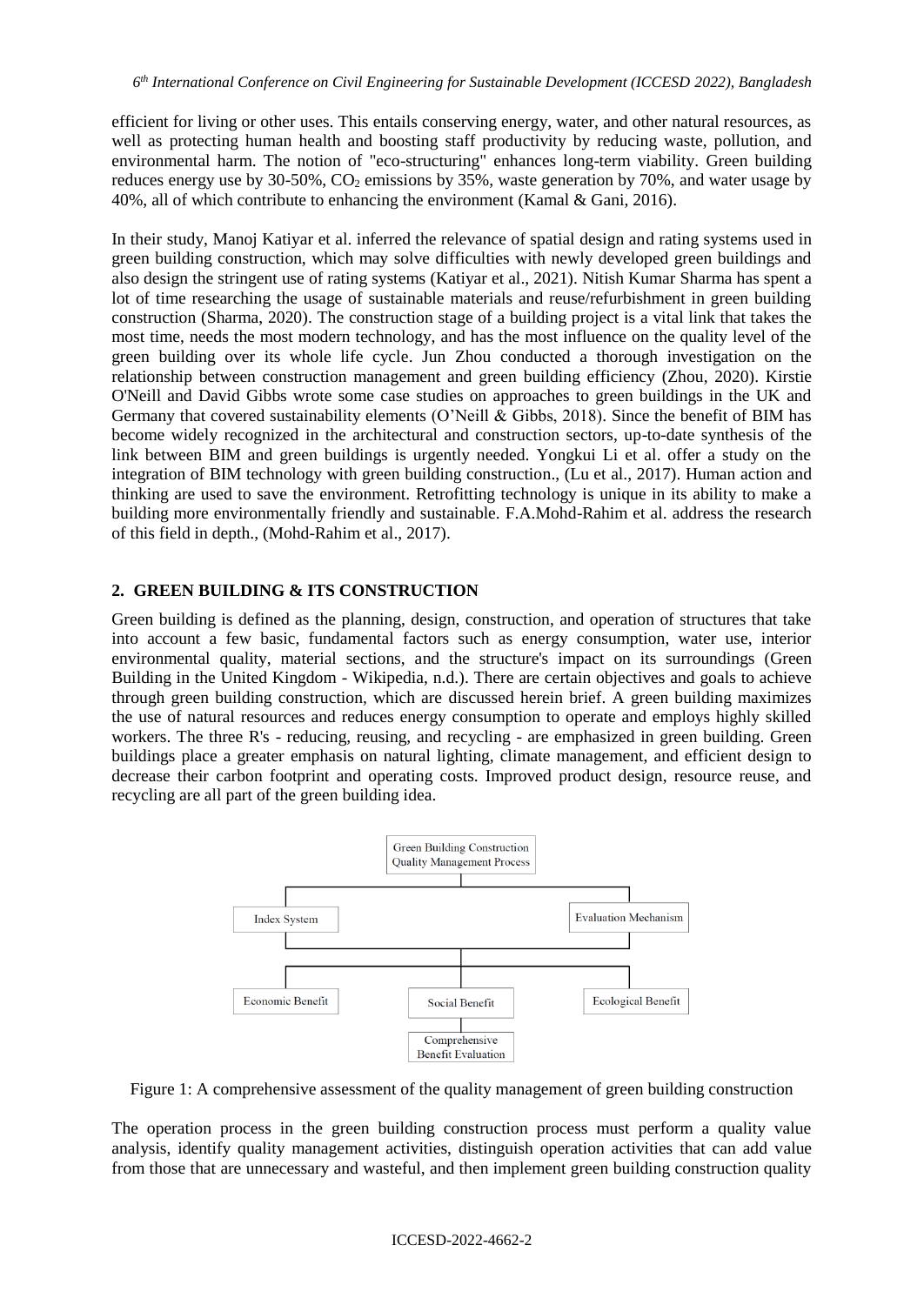management. In the above figure 1, the process of the comprehensive inspection of green building construction quality management is shown (Zhou, 2020).

### **3. GREEN BUILDING MATERIALS**

Construction is undoubtedly one of the most resource-intensive sectors on the planet. Concerns regarding the effects of conventional building materials on human and environmental health are emerging. It is clear that actions are needed to make the built environment and construction activities more sustainable (Barrett et al., 1999). Kein et al. (1999) and Ding (2008) describe the building industry as uncaring and profit-motivated, and the members as destroyers of the environment rather than its protectors (Yin et al., 2018). After the combustion of fossil fuels, cement manufacture is the second-largest source of anthropogenic greenhouse gas emissions. Cement kilns, which emit more than 25 tons of nitrogen oxides per year, have been recognized as stationary sources of nitrogen oxides. Although cement accounts for just around 15% of the final concrete mix, additional embodied energy is derived from the transportation and extraction of aggregates, as well as the fabrication of steel in the case of reinforced concrete. The manufacturing of iron and steel accounts for roughly 4% of worldwide energy use. Iron, steel, and non-ferrous metals, as well as other construction materials like cement, glass, lime, and bricks, account for 20% of yearly dioxin and furan emissions. This does not include emissions from the manufacture and use of PVC and other chlorinated chemicals used as paints, sealants, plastics, and wood preservatives, for which particular numbers are not yet available. Road transport infrastructure, particularly asphalt paving, adds another 1% of yearly dioxin emissions. The burning of municipal trash accounts for the majority of dioxin emissions (69%) (Petkar, 2016). Table 1 stated below provides a list of some popular green building Materials along with their uses, economic & environmental benefits (8 Green Building Materials in New Construction | Dumpsters.Com, n.d.).

| <b>Material</b>         | <b>Uses in building</b>                                                            | <b>Economic benefit</b>                                                         | <b>Environmental benefit</b>                                                          |
|-------------------------|------------------------------------------------------------------------------------|---------------------------------------------------------------------------------|---------------------------------------------------------------------------------------|
| <b>Bamboo</b>           | Flooring<br>Fences<br>Cabinetry                                                    | Durable for being<br>resistant to mold,<br>mildew, insects                      | Renewable<br>No fertilizers or<br>pesticides required<br>performs as a carbon<br>sink |
| <b>Natural Stone</b>    | From<br>countertops/fireplaces<br>indoors to<br>fencing/retaining walls<br>outdoor | The durability makes it<br>cost-effective over the<br>long term                 | Nontoxic<br>Promotes healthy indoor<br>air<br>low embodied energy                     |
| Cellulose<br>Insulation | Standard insulating<br>material for frames and<br>Triple-glazed windows            | Reduces drafts<br>Reduces Air leaks<br>Reduces heat entering<br>through windows | Recycled<br>Energy efficient<br>Nontoxic                                              |
| Paper Insulation        | Different insulation<br>purposes                                                   | Made from recycled<br>newspaper and cardboard                                   | Insect-resistant<br>Fire retardant                                                    |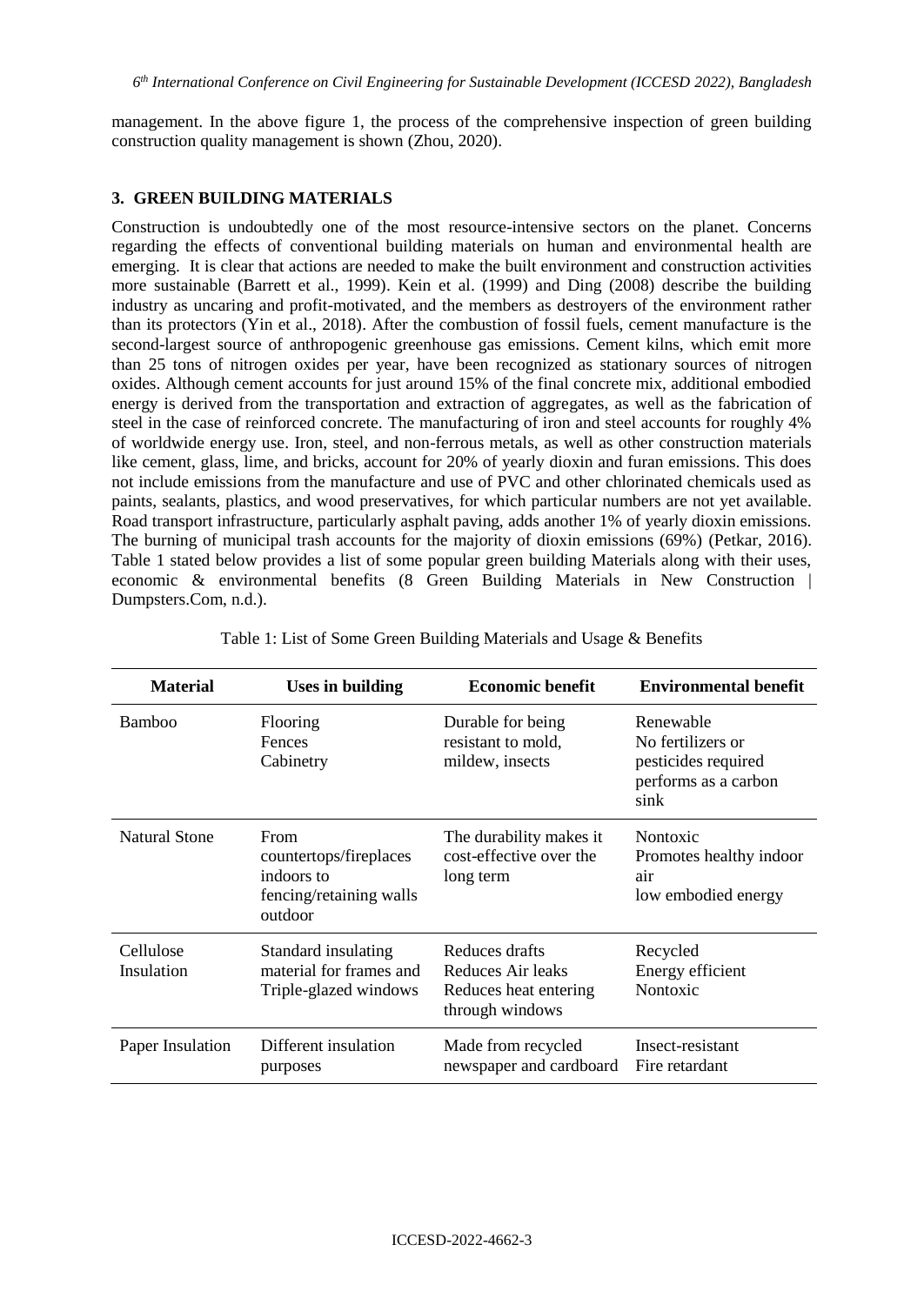| <b>Material</b>         | <b>Uses in building</b>                                                                                   | <b>Economic benefit</b>                                                                                                             | <b>Environmental benefit</b>                                                        |
|-------------------------|-----------------------------------------------------------------------------------------------------------|-------------------------------------------------------------------------------------------------------------------------------------|-------------------------------------------------------------------------------------|
| Cork                    | Flooring                                                                                                  | Harvesting of cork does<br>not harm trees and the<br>bark from each tree can<br>be stripped up to 20<br>times during its life cycle | Highly renewable<br>Hypoallergenic<br>Fluid resistant<br>Fire retardant             |
| Sheep's wool            | Insulation<br>Soundproofing                                                                               | Less energy is required<br>to manufacture<br>Cheap                                                                                  | Eco-friendly<br>Energy-efficient                                                    |
| <b>Certified Lumber</b> | Framing<br>Decking<br>Flooring<br>Cabinetry                                                               | Often costs no more than<br>alternatives                                                                                            | Renewable<br>Reusable                                                               |
| Steel studs             | Commercial structures                                                                                     | Less material is needed<br>for structural integrity<br>Cheaper than wood<br>Fewer repairs                                           | Recyclable<br>Low site waste                                                        |
| <b>Perforated Metal</b> | <b>Sunshades</b><br><b>Building facades</b><br>Railing systems<br>Garage screening<br>Decorative cladding | Lasts for generations<br>Decreases cooling and<br>lighting requirements                                                             | Up to 100% recyclable<br>Indefinitely renewable<br>Reduces building energy<br>needs |
| <b>Living Plants</b>    | Roofs/walls covered<br>with vegetation                                                                    | Natural Insulation<br>Counteracts sick building<br>syndromes                                                                        | Improves air quality<br>Energy efficient                                            |
| <b>Solar Tiles</b>      | Protects a building<br>Absorbs energy from<br>the Sun and stores it                                       | Reduces energy costs<br>over the long term<br>Financial incentives (e.g.,<br>Tax credits)                                           | Emissions-free<br>Clean energy                                                      |

# **4. USE OF RENEWABLE ENERGY**

As the construction materials of green buildings are covered in the 'Green Building Materials' section, so in this section, the energy production and usage will be discussed in brief. Renewable energy techniques and strategies that can be used in a building are as follows  $[(NRDC, n.d.)]$ ; (Karadağ, 2021)]:

- **Geothermal Heat Pumps:** Geothermal technology is a new take on a recognizable process the coils at the back of your fridge are a mini heat pump, removing heat from the interior to keep foods fresh and cool.
- **Small Wind Systems:** Depending on the electricity needs, wind speeds, and zoning rules in a specific area, a wind turbine may reduce your reliance on the electrical grid.
- **Renewable Energy:** Advocating for renewables, or using them in the home, can accelerate the transition toward a clean energy future.
- **Solar Power:** At a smaller scale such as shown in figure 2, we can harness the sun's rays to power the whole house—whether through PV cell panels or passive solar home design.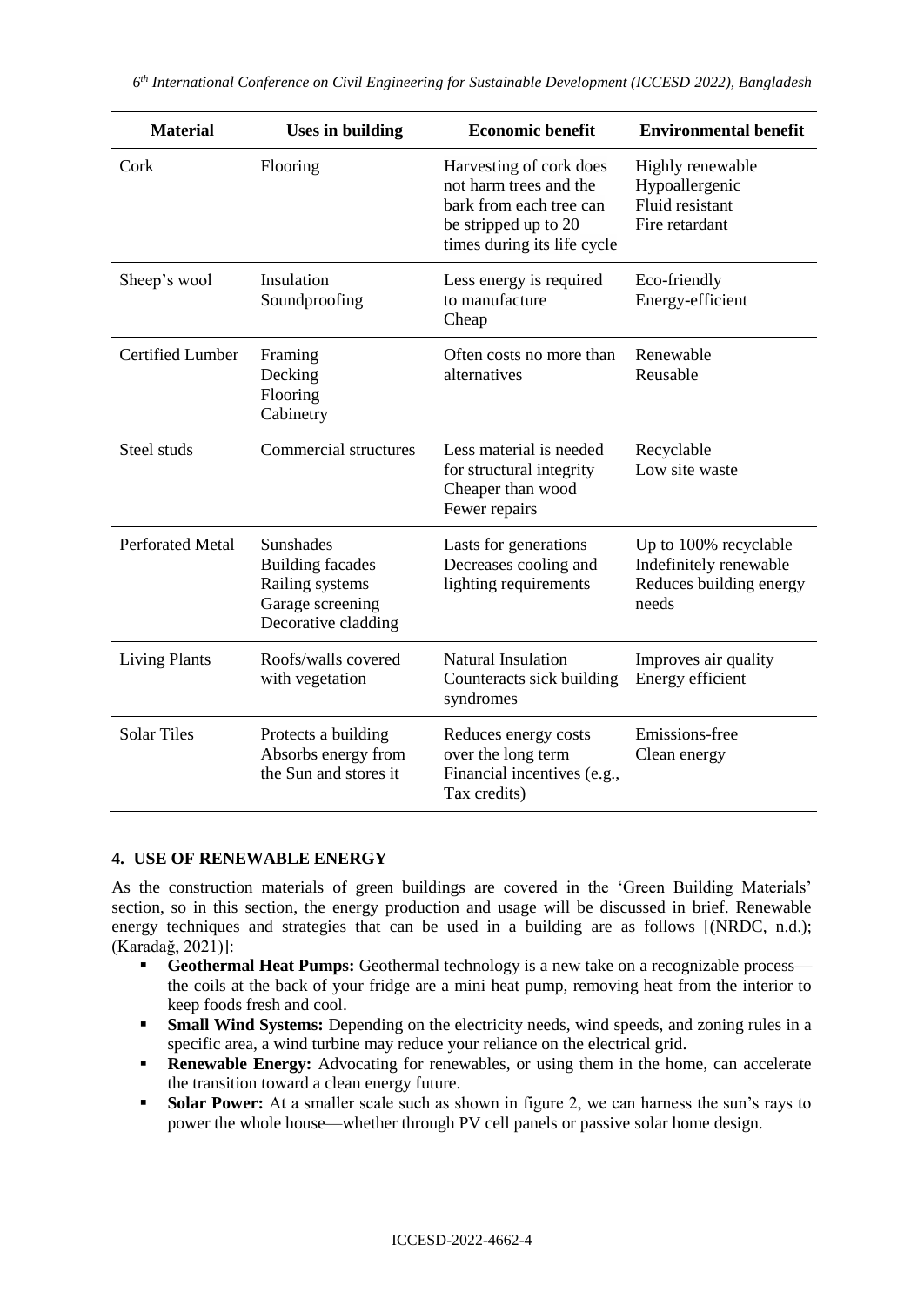

Figure 2: Passive solar heat gain process

The benefits of this renewable energy sources in our environment are huge, some key aspects to be noted down as:

- Less global warming: Even when including "life cycle" emissions of clean energy (i.e., the emissions from each stage of a technology's life—manufacturing, installation, operation, decommissioning), the global warming emissions associated with renewable energy are minimal.
- **Improved public health:** Geothermal and biomass systems emit some air pollutants, though total air emissions are generally much lower than those of coal- and natural gas-fired power plants.
- **Inexhaustible energy:** Strong winds, sunny skies, abundant plant matter, heat from the earth, and fast-moving water can each provide a vast and constantly replenished supply of energy.
- **Jobs and other economic benefits:** Compared with fossil fuel technologies, which are typically mechanized and capital intensive, the renewable energy industry is more laborintensive.
- **Stable energy prices:** Renewable energy is providing affordable electricity across the world right now, and can help stabilize energy prices in the future.

# **5. OPERATIONS & MAINTENANCE**

For green buildings, there is a requirement for long-term upkeep. Maintenance helps sustainability by keeping noxious emissions to a bare minimum and decreasing energy and resource consumption. Green building maintenance influences not only operating costs but also social and environmental factors (Zainol et al., 2014). The green building operations include various types of sustainability features to be named as Indoor Air Quality performance, Energy Conservation, Water Management, Waste Reduction and Management. Here we will discuss this in brief [(2019 Global Status Report for Buildings and Construction | World Green Building Council, n.d.); (U.S. Green Building Council Announces Top 10 Countries and Regions for LEED Green Building | U.S. Green Building Council, n.d.); (34 Main Pros & Cons Of Green Building - E&C, n.d.)]:

### **5.1 Indoor Air Quality Performance**

- Ascertain that all building exhaust systems receive preventative maintenance from the building maintenance personnel (restrooms, garage exhaust fans, etc.).
- Adjust occupancy-based systems such as HVAC and ventilation to the building's actual occupancy times or utilize occupancy-based controls.

#### **5.2 Energy Conservation**

- To guarantee energy efficiency, comfort, operation, and productivity, use the ENERGY STAR Portfolio Manager opens in a new window, which has exact criteria for HVAC operations.
- Adjust occupancy-based systems such as HVAC and ventilation to the building's actual occupancy times or utilize occupancy-based controls.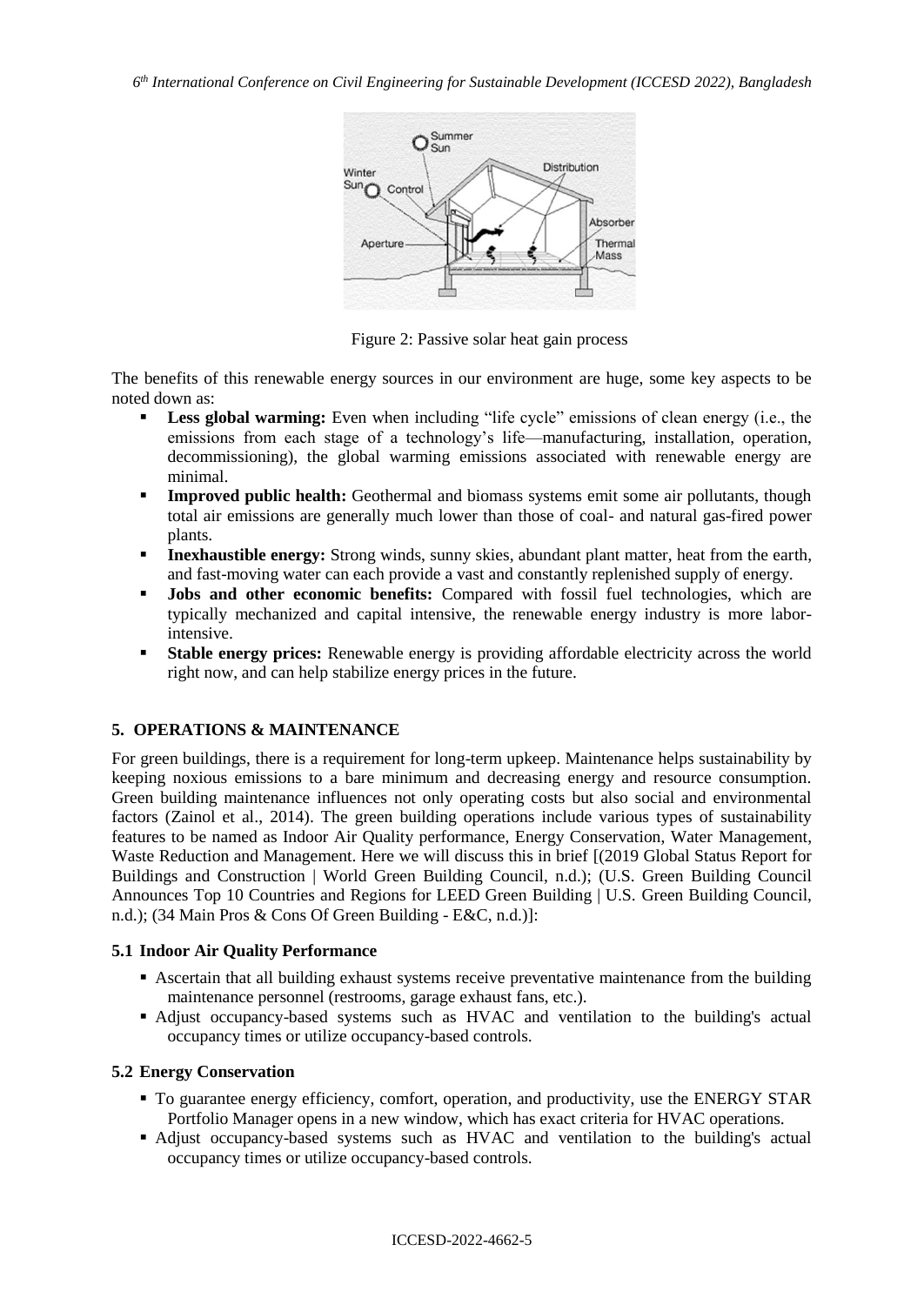Replace outdated fluorescent lighting with more energy-efficient options like T8/T5 or compact fluorescent bulbs.

# **5.3 Water Management**

- Water systems should be sub-metered to identify future possibilities for improvement.
- Provide tenants with training on how to utilize water-saving fixtures.
- Provide instruction on how to properly maintain waterless urinals.
- Individual treatment of greywater and usage of potable water

### **5.4 Waste Reduction & Management**

- Water systems should be sub-metered to identify future possibilities for improvement.
- Provide tenants with training on how to utilize water-saving fixtures.
- Provide instruction on how to properly maintain waterless urinals.
- Individual treatment of greywater and usage of potable water

# **6. GREEN BUILDING RATING SYSTEMS**

There has been a growing understanding of the importance of sustainability in the built environment and structures. As a result of all of this, modern rating systems have been developed to assess the performance of buildings based on a variety of variables and metrics. Among these are energy efficiency, water efficiency, environmentally friendly materials, and products, enhanced indoor air quality (IAQ), and improved operation and maintenance (O&M) procedures.

|                 | Weightage $(\% )$ |        |       |           |     |     |               |
|-----------------|-------------------|--------|-------|-----------|-----|-----|---------------|
| <b>System</b>   | <b>Site</b>       | Energy | Water | Materials | IAQ | O&M | <b>Others</b> |
| <b>BREEAM</b>   | 15                | 25     |       | 10        | 15  | 15  | 15            |
| <b>CASBEE</b>   | 15                | 20     | ◠     | 13        | 15  | 15  | 15            |
| Green<br>Globes | 11.5              | 36     | 10    | 10        | 20  |     | 12.5          |
| <b>LEED</b>     | 20                | 25     |       | 19        | 22  |     | ⇁             |
| <b>GRIHA</b>    | 21                | 32     | 16    | 18        | 3   | ◠   | 8             |

Table 2: Weightages for Different Domains in Different Rating Systems (Katiyar et al., 2021)

# **7. OVERALL CONDITION OF GREEN BUILDING CONSTRUCTION**

#### **7.1 Green Building Construction in The United Kingdom**

In Hertfordshire, for example, the Beaufort Court is a zero-emission building built on the site of a former Ovaltine egg farm. With a total yearly capacity of 3,200 kilowatt-hours, it boasts its 225 kilowatt wind turbine and solar array. One Angel Square in Manchester has one of the highest BREEAM scores of any structure on the planet. This structure makes use of natural resources by exploiting passive solar gain for heating and natural ventilation through its double-skin façade (Green Building in the United Kingdom - Wikipedia, n.d.).

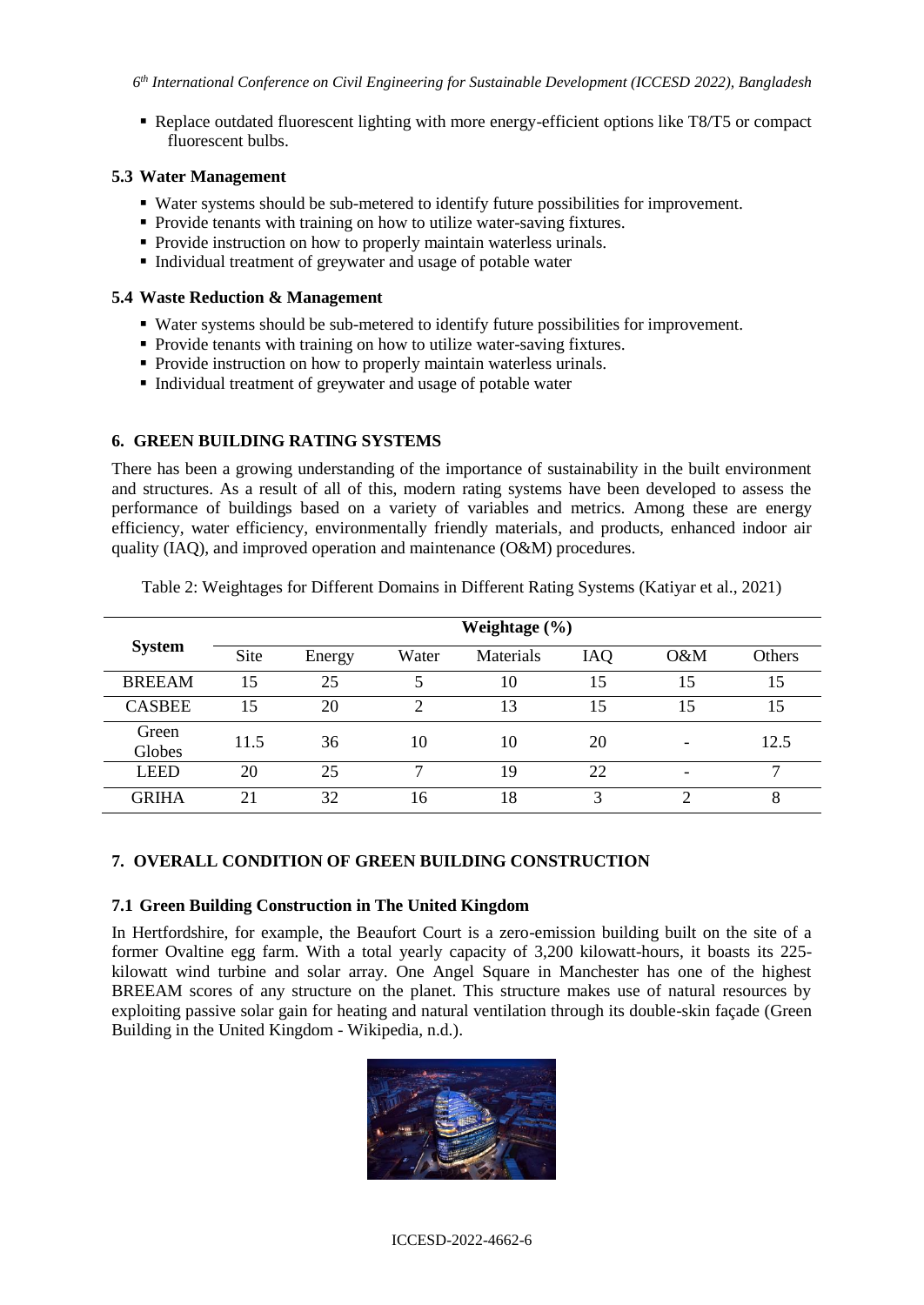Figure 3: One Angel Square, Manchester, England (One Angel Square - Wikipedia, n.d.)

# **7.2 Green Building Construction in Bangladesh**

Bangladesh is developing a green building grading system for the region. The first proposed grading method aimed to satisfy the UN's Millennium Development Goals (MDGs) target, as the council for the first time endorsed green building certificates. In 2011, the Ministry of Public Works and the World Bank started collaborating on energy and water efficiency, as well as carbon reductions through Green Building Certifications (BGBC) (Green Building in Bangladesh - Wikipedia, n.d.).



Figure 4: Grameenphone Corporate Head Quarter, Dhaka, Bangladesh (Grameenphone Corporate Head Quarter (GPHouse), n.d.)

# **7.3 Green Building Construction in The United States**

An example of a structure that should be specified here is as follows: The Wayne Lyman Morse United States Courthouse is a federal courthouse in Eugene, Oregon. It is part of the Ninth Judicial Circuit, which serves the District of Oregon, and was finished in 2006. The courthouse is named for former the United States Senator Wayne Morse, who represented Oregon in the Senate for 24 years. The courthouse is the first new federal courthouse to get LEED Gold certification (Wayne Lyman Morse United States Courthouse - Wikipedia, n.d.).



Figure 5: Wayne Lyman Morse United States Courthouse, Eugene, Oregon, United States

The rating systems are also leaving a great impact on the construction of green buildings with more care and sustainability features in the current world. One of the highly remarked rating systems is LEED Certification developed by the United States Green Building Council (USGBC). The list ranks countries and regions in terms of cumulative LEED-certified gross square meters as of December 31, 2018 (U.S. Green Building Council Announces Top 10 Countries and Regions for LEED Green Building | U.S. Green Building Council, n.d.).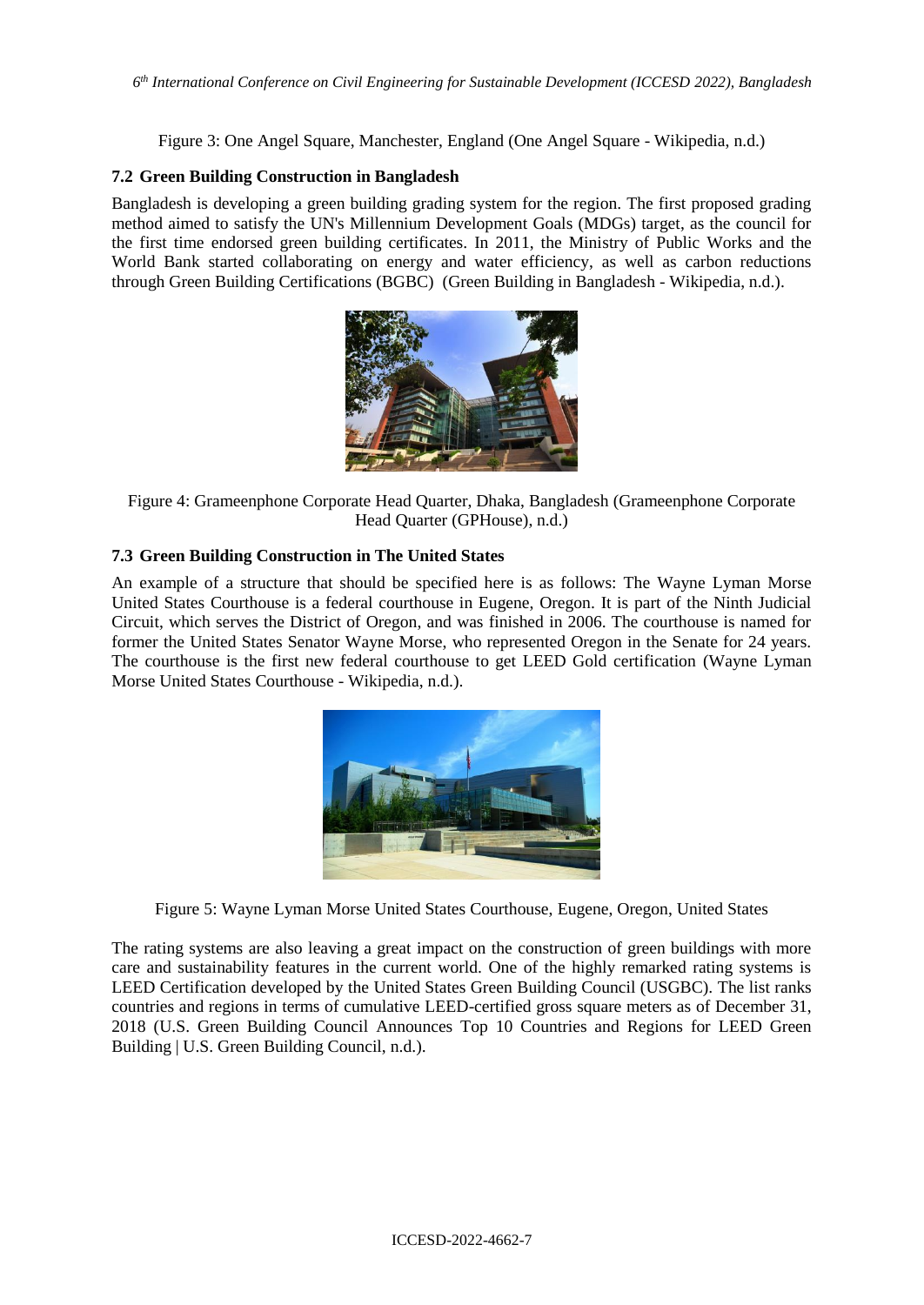| <b>Ranking</b> | <b>Country/Region</b> | <b>Number of Projects</b> | <b>Gross Square</b><br><b>Meters</b> (in<br>millions) |
|----------------|-----------------------|---------------------------|-------------------------------------------------------|
| $\mathbf{1}$   | Mainland China        | 1,494                     | 68.83                                                 |
| $\overline{2}$ | Canada                | 3,254                     | 46.81                                                 |
| 3              | India                 | 899                       | 24.81                                                 |
| $\overline{4}$ | <b>Brazil</b>         | 531                       | 16.74                                                 |
| 5              | Republic of Korea     | 143                       | 12.15                                                 |
| 6              | Turkey                | 337                       | 10.90                                                 |
| $\overline{7}$ | Germany               | 327                       | 8.47                                                  |
| 8              | Mexico                | 370                       | 8.41                                                  |
| 9              | China, Taiwan         | 144                       | 7.30                                                  |
| 10             | Spain                 | 299                       | 5.81                                                  |

Table 3: List of Countries/Regions for Most Cumulative LEED Certified Gross Square Meters Usage

# **8. LIMITATIONS & CHALLENGES OF GREEN BUILDING CONSTRUCTION**

There is no unmixed good on earth. So does for this, the green building construction industry could face some serious limitations in some certain fields. Environmentally-friendly construction materials are in scarce supply. It may be difficult to keep up with the upkeep of a structure that has been built from renewable energy sources such as solar panels, wind turbines, and hydropower. Moreover, the initial start-up cost is so high, the modern and inventive technology that may be used for the construction could be a major issue to resolve for the developing countries which are not so very well equipped or technologically advanced. The funding for this kind of project could be a mammoth task for the developing countries (34 Main Pros & Cons Of Green Building - E&C, n.d.).

Despite the limitations discussed briefly above, there are also some challenges to be met before the green building construction project breaks ground. Some to be named as (Kamal & Gani, 2016):

- Excessive National and Urban Population: Present and Future
- High-priced, high-quality eco-friendly materials.
- Imbalance in Urbanization (Regional/Spatial)
- Access to land and houses is unequal.
- Financial Resource Constraints in Cities: The Government's Low-Per-Capita Investments

# **9. FUTURE OF GREEN BUILDING CONSTRUCTION**

Increasing demand for constructions with low greenhouse gas emissions is propelling the green building materials industry forward. Furthermore, the lower operating and maintenance costs associated with the construction of new green buildings, as a result of lower energy usage, are driving up demand for these materials. The worldwide green building materials market reached a value of US\$ 299 billion in 2020, according to the publisher's newest study, "Green Building Materials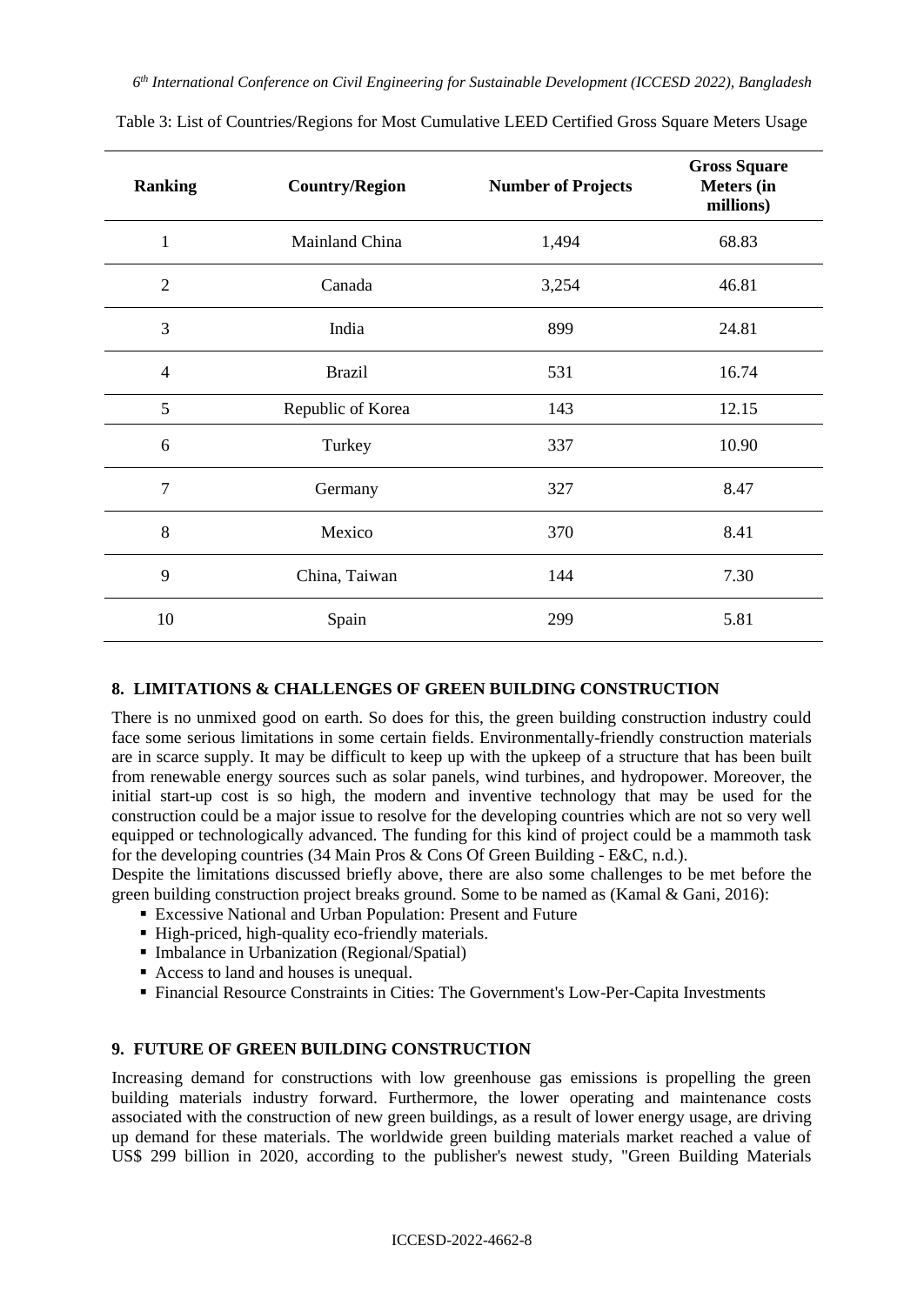Market: Global Industry Trends, Share, Size, Growth, Opportunity, and Forecast 2021-2026" (Global Green Building Materials Market (2021 to 2026) -, n.d.).



Figure 6: Energy Savings from LEED Certified Buildings (Zuo & Zhao, 2014)

# **10. CONCLUSIONS & RECOMMENDATIONS**

The construction of green buildings and the development of their characteristics are quickly increasing all over the world. When evaluating green building development and monitoring, there are a few things to keep in mind. External variables include regulatory policies, rating and certification systems, and economic advantages, to mention a few. Internal aspects such as the development and implementation of green building technologies, smart building management, and user interaction design should also be considered. Green building development is advancing at a rapid rate all around the world. However, by focusing solely on green features and design, a gap remains between the inhabitants' wishes/comfort and the green building's long-term sustainability characteristics. There should be a thorough case study and consideration of the residents' opinions. The green building construction business in western nations such as the United States, the United Kingdom, and Germany, which has been addressed here, is already mature. However, in eastern nations such as Japan, China, and Bangladesh, the green building sector is still in its infancy and relies solely on government support. However, entrepreneurship or privatization in the green building construction sector is a key element in revolutionizing the industry's sustainability. Though green building construction is still in its infancy, builders should rigorously adhere to the rules and approved rating systems, which should be reviewed frequently. The discussed leading rating systems like LEED, BREEAM is to be used for monitoring because these rating systems have already been developed. The rest of the systems need to be improved in every aspect. The recommendation of this paper deduces some key points about green building construction such as:

- User-driven ideas and implementations of design in green buildings
- Provision of training and education about green building construction in the private sector
- Raising the local awareness about green building construction and conservation of nature to meet the challenge of global climate change

# **REFERENCES**

2019 Global Status Report for Buildings and Construction | World Green Building Council. (n.d.). Retrieved November 29, 2021, from https://www.worldgbc.org/news-media/2019-global-statusreport-buildings-and-construction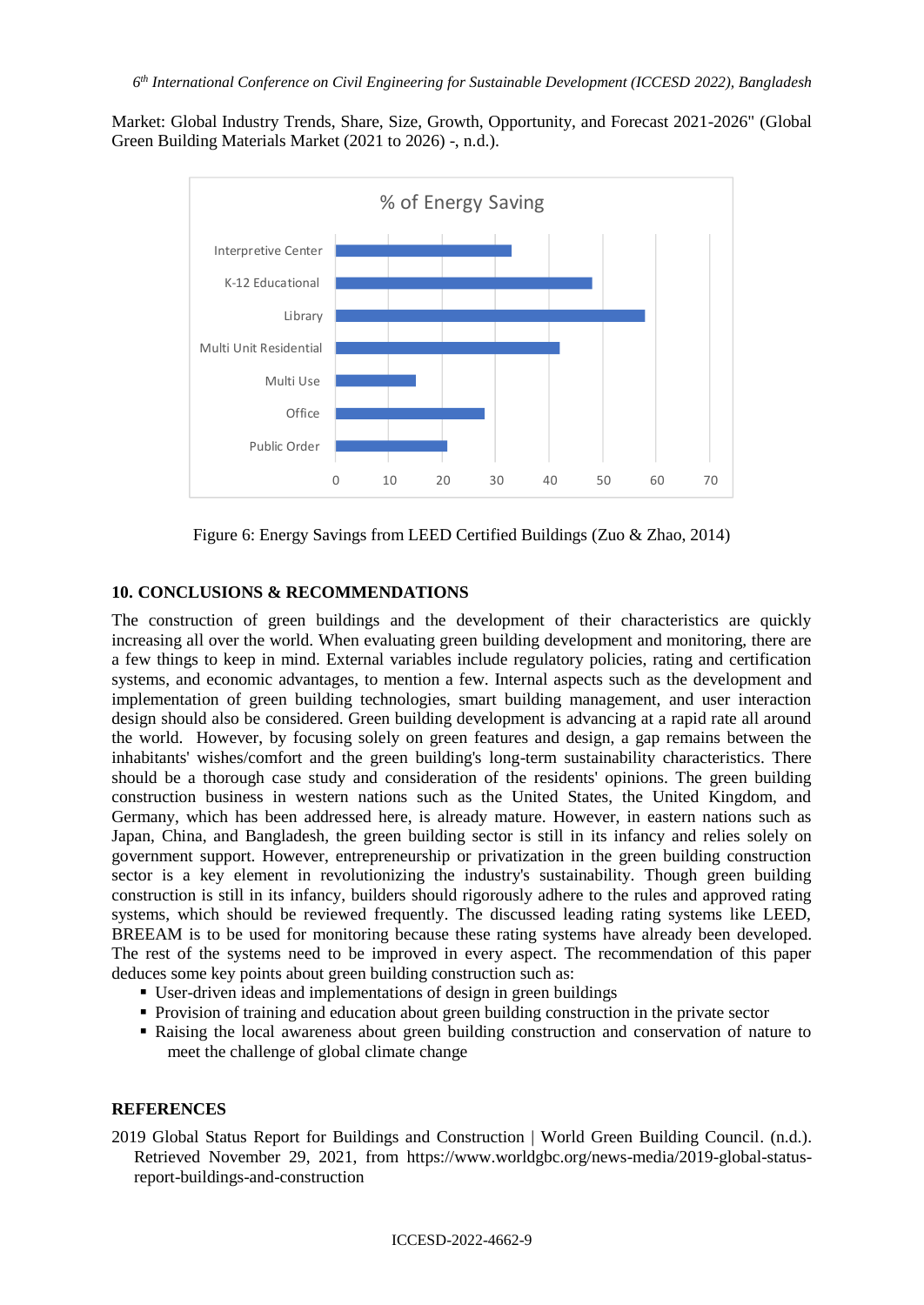- 34 Main Pros & Cons Of Green Building E&C. (n.d.). Retrieved November 29, 2021, from https://environmental-conscience.com/green-building-pros-cons/
- 8 Green Building Materials in New Construction | Dumpsters.com. (n.d.). Retrieved November 29, 2021, from https://www.dumpsters.com/blog/green-building-materials
- Barrett, P. S., Sexton, M. G., & Green, L. (1999). Integrated delivery systems for sustainable construction. *Building Research and Information*, *27*(6), 397–404. https://doi.org/10.1080/096132199369237
- Global Green Building Materials Market (2021 to 2026) *-*. (n.d.). Retrieved November 29, 2021, from https://www.globenewswire.com/en/news-release/2021/04/23/2215992/28124/en/Global-Green-Building-Materials-Market-2021-to-2026-Industry-Trends-Share-Size-Growth-Opportunity-and-Forecasts.html
- Grameenphone Corporate Head Quarter (GPHouse). (n.d.). Retrieved November 29, 2021, from https://worldarchitecture.org/architecture-projects/mpmp/grameenphone-corporate-head-quartergphouse--project-pages.html
- Green building in Bangladesh Wikipedia. (n.d.). Retrieved November 29, 2021, from https://en.wikipedia.org/wiki/Green\_building\_in\_Bangladesh
- Green building in the United Kingdom Wikipedia. (n.d.). Retrieved November 29, 2021, from https://en.wikipedia.org/wiki/Green\_building\_in\_the\_United\_Kingdom
- Kamal, M., & Gani, M. O. (2016). A Critical Review on Importance of Eco-structure Building or Green Building in Bangladesh. *International Journal of Business Administration*, *7*(3). https://doi.org/10.5430/ijba.v7n3p166
- Karadağ, İ. Y. and İ. (2021). *Use of Renewable Energy in Buildings*. IntechOpen. https://doi.org/10.5772/intechopen.93571
- Katiyar, M., Sahu, A. K., Agarwal, S., & Tiwari, P. (2021). Role of Spatial Design in Green Buildings-A Critical Review of Green Building Rating Systems. *IOP Conference Series: Materials Science and Engineering*, *1116*(1), 012166. https://doi.org/10.1088/1757-899x/1116/1/012166
- Lu, Y., Wu, Z., Chang, R., & Li, Y. (2017). Building Information Modeling (BIM) for green buildings: A critical review and future directions. *Automation in Construction*, *83*(February), 134– 148. https://doi.org/10.1016/j.autcon.2017.08.024
- Mohd-Rahim, F. A., Pirotti, A., Keshavarzsaleh, A., Zainon, N., & Zakaria, N. (2017). Green construction project: A critical review of retrofitting awarded green buildings in Malaysia. *Journal of Design and Built Environment*, *17*(April 2018), 11–26. https://doi.org/10.22452/jdbe.sp2017no1.2
- NRDC. (n.d.). Retrieved August 28, 2021, from https://www.nrdc.org/
- O'Neill, K., & Gibbs, D. (2018). Green building and sustainability: Diffusing green building approaches in the UK and Germany. In S. J. G. Robert Brinkmann (Ed.), *The Palgrave Handbook of Sustainability: Case Studies and Practical Solutions*. https://doi.org/10.1007/978-3-319-71389- 2\_29
- One Angel Square Wikipedia. (n.d.). Retrieved November 29, 2021, from https://en.wikipedia.org/wiki/One\_Angel\_Square
- Petkar, S. S. (2016). Environmental Impact Of Construction Materials And Practices. *ResearchGate*, *May 2014*, 125. https://doi.org/10.13140/RG.2.1.2581.0001
- Sharma, N. K. (2020). Sustainable Building Material for Green Building Construction, Conservation and Refurbishing. *International Journal of Advance Science and Technology*, *29*(10S), 5343–5350.
- U.S. Green Building Council Announces Top 10 Countries and Regions for LEED Green Building | U.S. Green Building Council. (n.d.). Retrieved August 27, 2021, from https://www.usgbc.org/articles/us-green-building-council-announces-top-10-countries-andregions-leed-green-building
- Wayne Lyman Morse United States Courthouse Wikipedia. (n.d.). Retrieved November 30, 2021, from https://en.wikipedia.org/wiki/Wayne\_Lyman\_Morse\_United\_States\_Courthouse
- Yin, B. C. L., Laing, R., Leon, M., & Mabon, L. (2018). An evaluation of sustainable construction perceptions and practices in Singapore. *Sustainable Cities and Society*, *39*, 613–620. https://doi.org/10.1016/j.scs.2018.03.024
- Zainol, N. N., Mohammad, I. S., Baba, M., Woon, N. B., Ramli, N. A., Nazri, A. Q., & Lokman, M. A. A. (2014). Critical factors that lead to green building operations and maintenance problems in